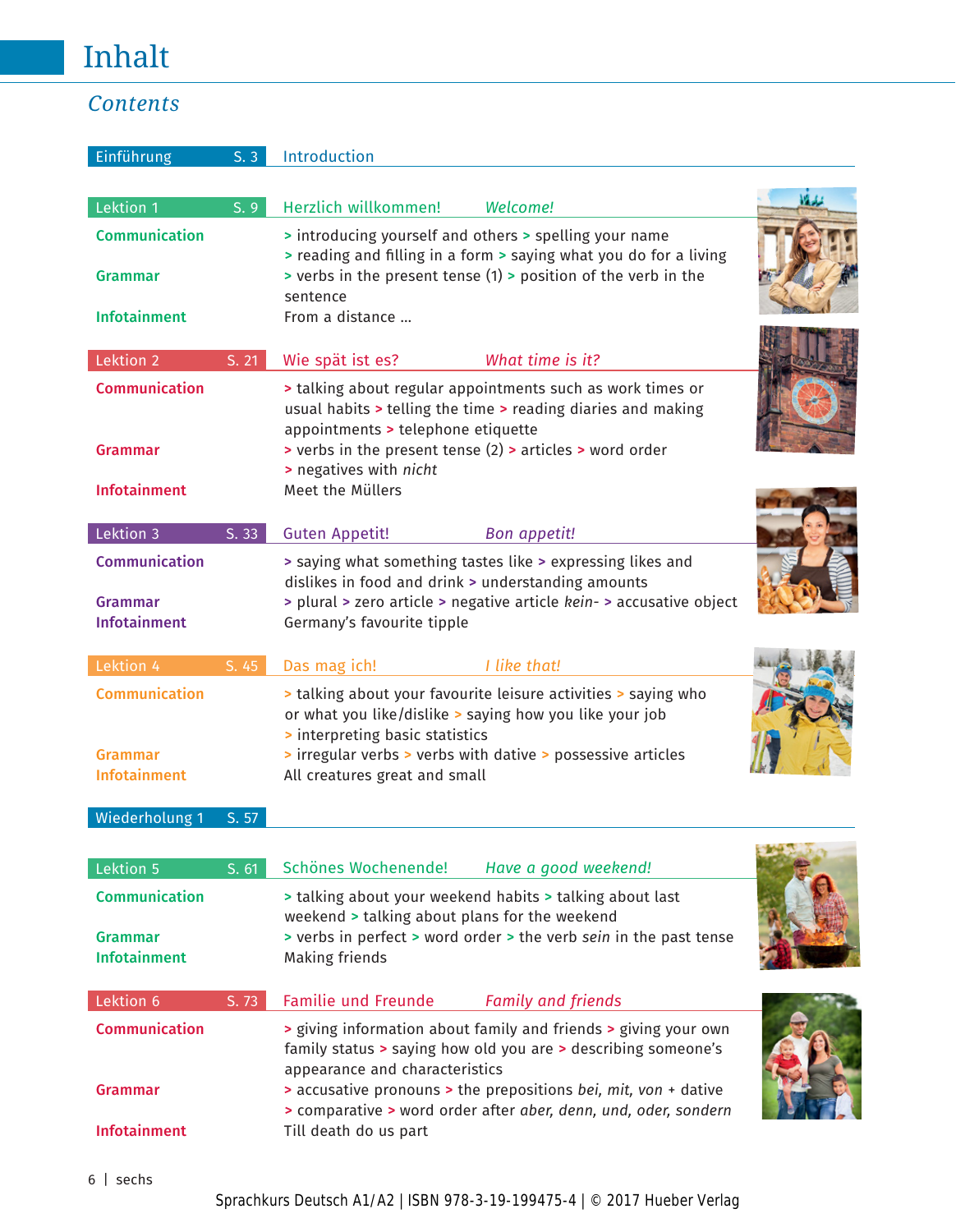| Lektion 7<br>Communication<br>Grammar<br><b>Infotainment</b> | S.85  | Hier wohne ich!<br>> talking about your priorities as regards your home<br>Home sweet home                                       | This is where I live!<br>> describing type, location and sort of home > describing rooms<br>and furniture > understanding advertisements for homes<br>> the verb haben in the past tense > prepositions of place |  |
|--------------------------------------------------------------|-------|----------------------------------------------------------------------------------------------------------------------------------|------------------------------------------------------------------------------------------------------------------------------------------------------------------------------------------------------------------|--|
| Lektion 8                                                    | S. 97 | Herzlichen Glückwunsch! Happy Birthday!                                                                                          |                                                                                                                                                                                                                  |  |
| <b>Communication</b>                                         |       |                                                                                                                                  | Inviting someone to a party and talking about the preparations                                                                                                                                                   |  |
| Grammar<br><b>Infotainment</b>                               |       | > giving the date > arranging to meet someone<br>> modal verbs > the prepositions zu, in and nach<br>The art of arriving on time |                                                                                                                                                                                                                  |  |
| Wiederholung 2 S. 109                                        |       |                                                                                                                                  |                                                                                                                                                                                                                  |  |

| Test 1 | S. 113 |
|--------|--------|
|        |        |

| Lektion 9<br>S. 115  | Im Restaurant                                                                                                                                                | At a restaurant    |  |
|----------------------|--------------------------------------------------------------------------------------------------------------------------------------------------------------|--------------------|--|
| <b>Communication</b> | ordering food and drink > asking for things > paying for food<br>and drink                                                                                   |                    |  |
| <b>Grammar</b>       | dative and accusative objects - word order > Konjunktiv II of<br>haben, können, sein                                                                         |                    |  |
| <b>Infotainment</b>  | Of giving and taking                                                                                                                                         |                    |  |
| Lektion 10<br>S. 127 | <b>Unterwegs</b>                                                                                                                                             | Out and about      |  |
| Communication        | > reading timetables > booking a ticket > understanding<br>announcements                                                                                     |                    |  |
| <b>Grammar</b>       | > separable and non-separable verbs > word order of<br>separable verbs                                                                                       |                    |  |
| <b>Infotainment</b>  | The Autobahn - an urban legend                                                                                                                               |                    |  |
| Lektion 11<br>S. 139 | <b>Gute Reise!</b>                                                                                                                                           | Have a good trip!  |  |
| Communication        | > destinations and preferences > saying what you take on holi-<br>day and why > understanding the weather forecast > asking the<br>way and giving directions |                    |  |
| <b>Grammar</b>       | the article dies- > prepositions of position and direction<br>> subordinate clauses with weil                                                                |                    |  |
| <b>Infotainment</b>  | Germany's attractions                                                                                                                                        |                    |  |
| S. 151<br>Lektion 12 | Was tut weh?                                                                                                                                                 | <b>What hurts?</b> |  |
| <b>Communication</b> | > saying where something hurts > understanding a doctor's<br>advice and instructions > describing how an accident happened                                   |                    |  |
| <b>Grammar</b>       | > modal verbs in the past tense > Konjunktiv II of sollen and<br>können > imperative                                                                         |                    |  |
| <b>Infotainment</b>  | On the safe side                                                                                                                                             |                    |  |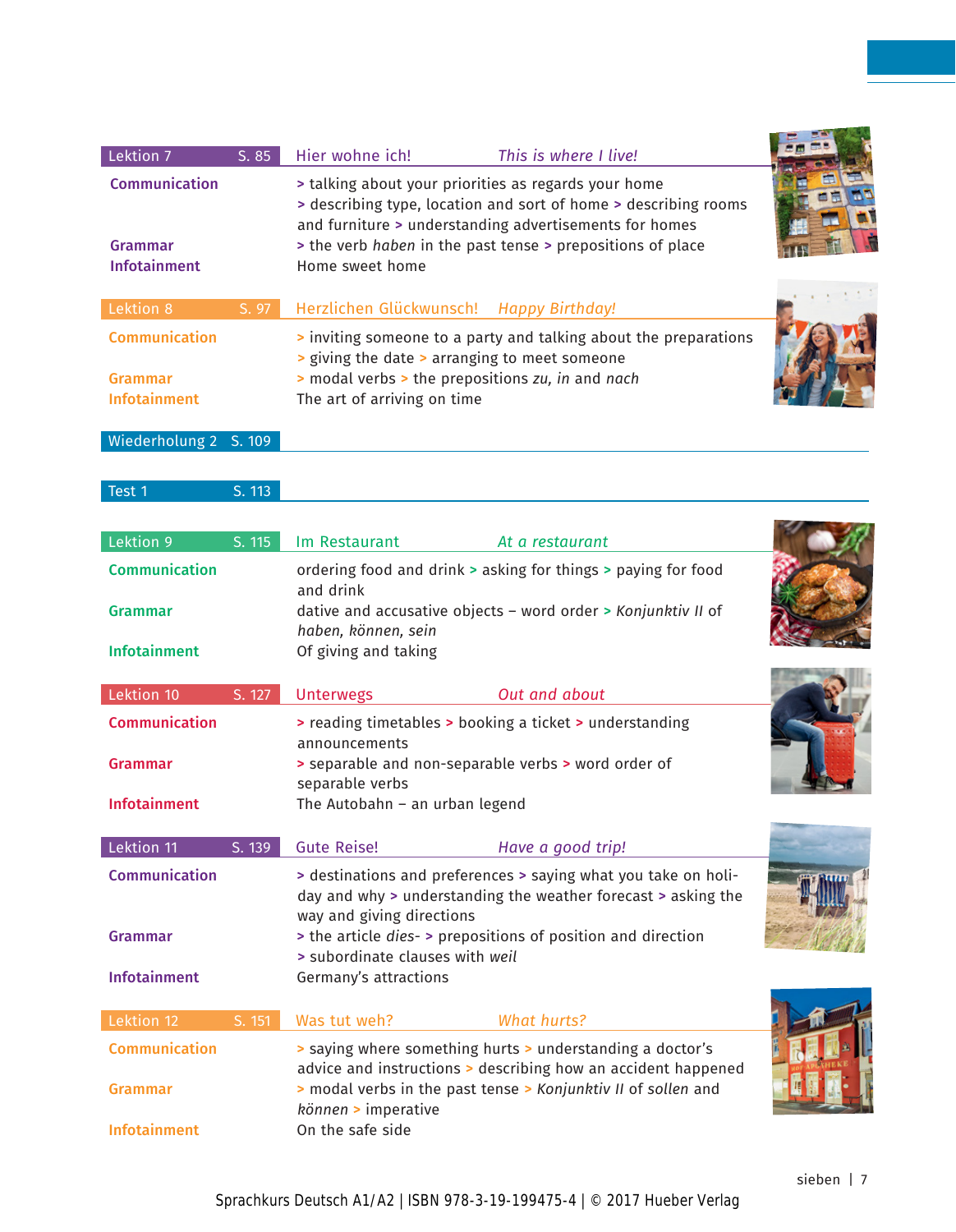Wiederholung 3 S. 163

| Lektion 13<br>S. 167<br>Communication<br>Grammar<br><b>Infotainment</b>        | Kleider machen Leute<br>preferences in clothes > getting advice while shopping<br>> adjective declension<br>Shop around the clock?                                     | Clothes make the man<br>> describing a person's appearance > talking about your                                                                                                                           |  |
|--------------------------------------------------------------------------------|------------------------------------------------------------------------------------------------------------------------------------------------------------------------|-----------------------------------------------------------------------------------------------------------------------------------------------------------------------------------------------------------|--|
| Lektion 14<br>S. 179<br>Communication<br>Grammar<br><b>Infotainment</b>        | Ich liebe dich!<br>$nach + dative > the superlative$<br>Dating in German                                                                                               | I love you!<br>> saying who/what is most important to you > telling your<br>own love story > talking about appearance and grooming<br>> reflexive verbs > the prepositions of time seit, vor, in,         |  |
| Lektion 15<br>S. 191<br>Communication<br>Grammar<br><b>Infotainment</b>        | Wie fühlst du dich?<br>anger, sadness and fear > criticising<br>German angst                                                                                           | How do you feel?<br>> saying what influences your wellbeing > expressing joy,<br>> subordinate clauses with wenn > subordinate clauses with<br>dass > nouns, adjectives and verbs with fixed prepositions |  |
| Lektion 16<br>S. 203<br>Communication<br><b>Grammar</b><br><b>Infotainment</b> | Pläne und Träume<br>> saying what you want for yourself > saying what your<br>future plans are > being interviewed<br>> future I > indirect questions<br>The paper god | <b>Plans and dreams</b><br>> Konjunktiv II with wäre, hätte, würde to express a wish                                                                                                                      |  |
| Wiederholung 4 S. 215<br>Test 2<br>S. 219                                      |                                                                                                                                                                        |                                                                                                                                                                                                           |  |

Quellenverzeichnis - List of references S. 221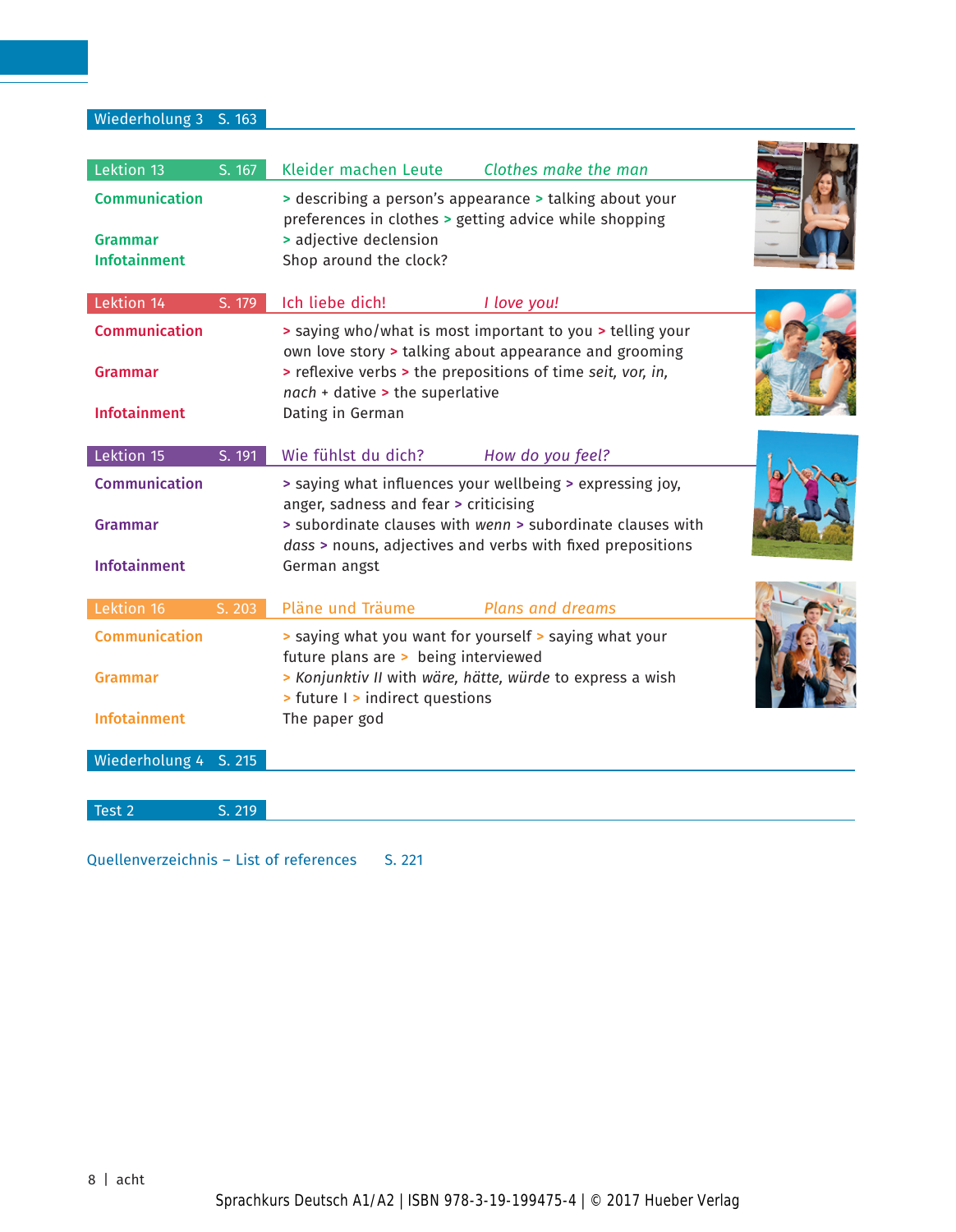Coverfoto: © Getty Images/E+/lechatnoir

- S. 3: © Getty Images/iStock/Wavebreakmedia
- S. 6 von oben nach unten: © Getty Images/E+/LeoPatrizi, © fotolia/fotoping, © fotolia/contrastwerkstatt, © iStock/Getty Images Plus/oneinchpunch, © Getty Images/iStock/LuckyBusiness, © Getty Images/E+/ideabug
- S. 7 von oben nach unten: © Getty Images/iStock/Ekaterina\_Lin, © Getty Images/E+/Petar Chernaev, © Colourbox.de, © fotolia/mimagephotos, © iStock/Getty Images Plus/Banauke, © imago/imagebroker
- S. 8 von oben nach unten: © Getty Images/iStock/Milenko Bokan, © fotolia/doris oberfrank-list, © fotolia/Robert Kneschke, © Getty Images/iStock/nd3000
- S. 9: © Getty Images/E+/LeoPatrizi
- S. 10 links: © Getty Images Plus/iStock/piart, rechts: © Getty Images/AFP/ARTHUR SASSE
- S. 11 oben: © Thinkstock/iStock/g-stockstudio, unten: © Thinkstock/iStock/AlexRaths
- S. 12: © Shutterstock.com/Syda Productions
- S. 13 und S. 14: © fotolia/pio3
- S. 15 Frau links: © Thinkstock/Hemera/Tal Revivo, Frau rechts: © fotolia/luismolinero, Hände
- A: © Thinkstock/iStock/triocean, B: © Thinkstock/iStock/123ducu, C bis F: © iStock/200mm S. 16: © fotolia/contrastwerkstatt
- S. 17 obere Reihe von links nach rechts: © Thinkstock/iStock/Lammeyer, © Thinkstock/Wavebreak Media, © iStock/MattoMatteo, © Thinkstock/iStock/Highwaystarz-Photography, untere Reihe von links nach rechts: © Thinkstock/iStock/Wavebreakmedia, © iStock/andresr, © Thinkstock/iStock/g-stockstudio, © Thinkstock/iStock/simo988
- S. 20 von links nach rechts: © iStock/TommL, © iStock/IS\_ImageSource, © Colourbox.de
- S. 21: © fotolia/fotoping
- S. 22 A–F: © Getty Images/iStock/sergio\_kumer, © Getty Images/iStock/sunemotion, © Getty Images/iStock/ microgen, © Getty Images/iStock/anek\_s, © Getty Images/iStock/peshkov, © Getty Images/iStock/Gajus, Mann: © iStock/marinovicphotography
- S. 23: © Getty Images/Hulton Archive
- S. 25: © Getty Images/iStock/monkeybusinessimages
- S. 26 Post: © fotolia/Claudio Divizia, Friseur: © fotolia/romankosolapov
- S. 27: © fotolia/pp77
- S. 28: © Getty Images/Banana Stock/Getty Images Plus
- S. 29: © Getty Images/iStock/LDProd
- S. 32 von links nach rechts: © Getty Images/iStock/Wavebreakmedia, © picture alliance/ZB/Thomas Eisenhuth, © Getty Images/Pixland/Jupiterimages, © Getty Images/iStock/Minerva Studio
- S. 33: © fotolia/contrastwerkstatt
- S. 34 oben: © PantherMedia/Voyagerix, A–M: © Getty Images/Hemera/Zeljko Bozic, © fotolia/Diedie55, © fotolia/Mara Zemgaliete, © fotolia/mates, © fotolia/akf, © Getty Images/iStock/ajafoto, © Getty Images/ iStock/DukeII, © fotolia/Richard Oechsner, © fotolia/emuck, © iStock/milanfoto, © fotolia/Wolfgang Mücke, © fotolia/womue
- S. 35: © Getty Images/E+/Jacob Wackerhausen
- S. 36 Saft: © fotolia/womue, Wasser: © Getty Images/iStock/Savany
- S. 37 Kennedy: © action press/Prensa Internacional/Zuma Pres, A: © Thinkstock/iStockphoto/nevodka, B: © fotolia/by-studio, C–E: © fotolia/rdnzl
- S. 38 von oben nach unten: © Thinkstock/Ron Chapple Studios, © iStock/azndc, © PantherMedia/Radka Linkova, © fotolia/goodluz
- S. 39 oben: © fotolia/Melica, unten: © irisblende.de
- S. 40 von oben nach unten: © Thinkstock/Wavebreak Media Ltd, © fotolia/rdnzl, © fotolia/aliator,
- © Getty Images/iStock/Roman Samokhin
- S. 41: © fotolia/JackF
- S. 44: © Getty Images/iStock/SerAlexVi
- S. 45: © iStock/Getty Images Plus/oneinchpunch
- S. 46: © Thinkstock/Stockbyte/John Foxx
- S. 47 von oben nach unten: © Getty Images/iStock/wmiami, © Getty Images/iStock/FlairImages, © PantherMedia/dnf-style, © Getty Images/iStock/Vitalalp, © Getty Images/Hemera/Yuri Arcurs
- S. 48 links: © Getty Images/iStock/sborisov, rechts: © Thinkstock/iStockphoto
- S. 49: © PantherMedia/geniuslady
- S. 50 1–6: © Thinkstock/iStock/Tarzhanova, © fotolia/Andrey\_Lobachev, © Thinkstock/iStock/yongkiet,
- © Thinkstock/EVAfotografie, © Thinkstock/iStock/aimy27feb, © fotolia/master24
- S. 51 links: © Thinkstock/reka, rechts: © PantherMedia/bernjuer

zweihunderteinundzwanzig | 221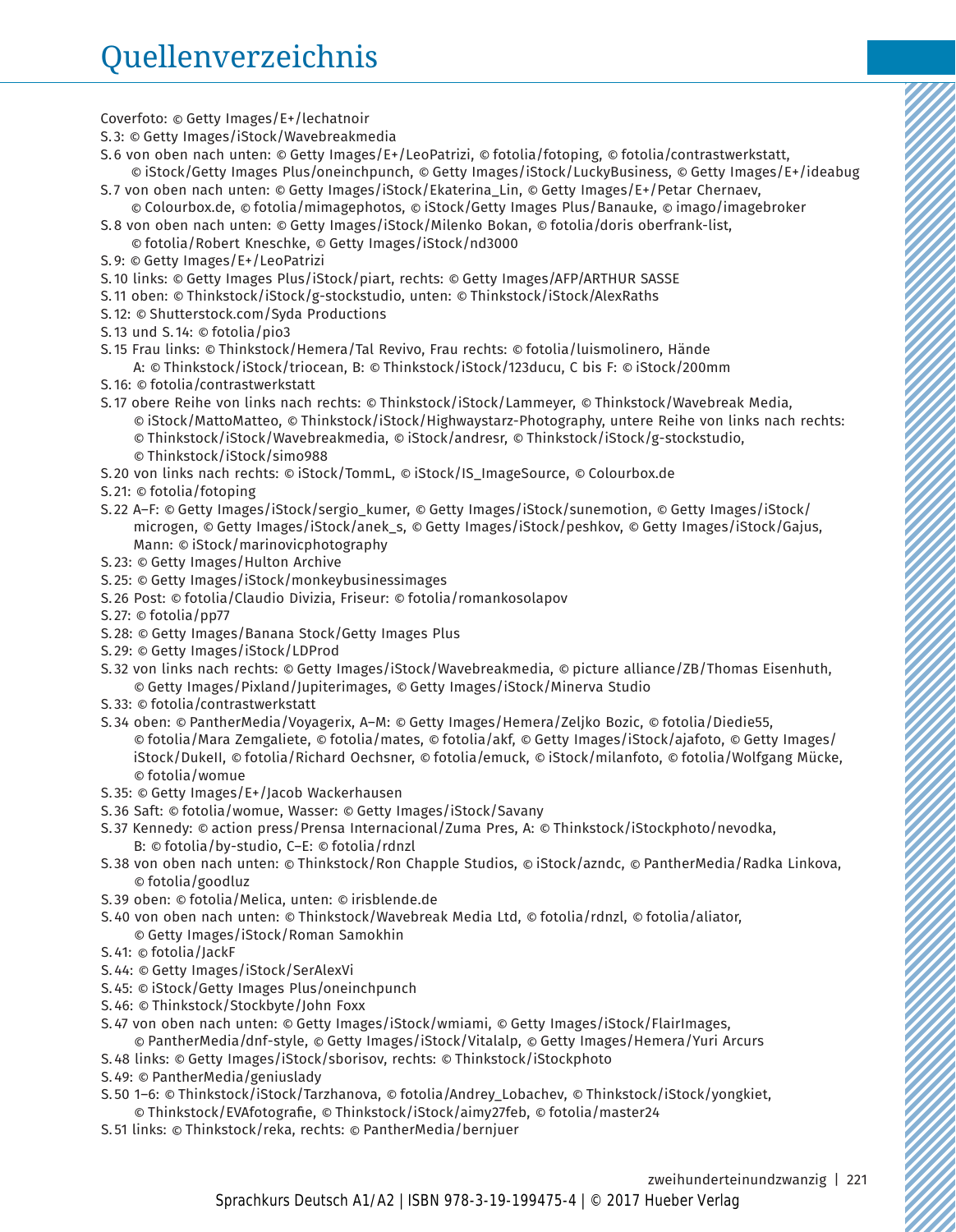- S. 52: Avatar: © Thinkstock/iStock/simo988, Obst: © fotolia/kovaleva\_ka
- S. 53 Reihe oben von links nach rechts: © fotolia/Alvaro, © fotolia/industrieblick, © Getty Images/E+/YinYang, © Thinkstock/Stockbyte, unten: © fotolia/biker3
- S. 56: Hund: © fotolia/Grigory Bruev, Katze: © Getty Images/marzena\_cytacka
- S. 58: © fotolia/Dan Race
- S. 60: © fotolia/VadimGuzhva
- S. 61: © Getty Images/iStock/LuckyBusiness
- S. 62 A–H: © Getty Images/iStock/vchal, © PantherMedia/Tyler Olson, © Getty Images/iStock/djedzura, © Getty Images/iStock/Davizro, © Getty Images/iStock/AlexRaths, © Getty Images/iStock/ViktorCap, © Getty Images/iStock/Poike, © Thinkstock/iStock/dolgachov
- S. 63: © Thinkstock/moodboard/Mike Watson Images
- S. 64: © Getty Images/Wavebreak Media Ltd
- S. 65: © mauritius images/Westend61/Ramon Espelt
- S. 67: © fotolia/artalis
- S. 68: © Getty Images/Wavebreak Media Ltd
- S. 69: © Getty Images/2015 FIFA/Lars Baron
- S. 72: © fotolia/CandyBox Images
- S. 73: © Getty Images/E+/ideabug
- S. 74: © Thinkstock/iStock/AntonioGuillem
- S. 75: © Getty Images/Blend Images/Granger Wootz
- S. 76 A–F: © Thinkstock/Purestock, © Hueber Verlag/Florian Bachmeier, Schliersee,
	- © iStockphoto/Jacob Wackerhausen, © iStock/absolut\_100, © Getty Images/iStock/DGLimages, © PantherMedia/Paul Simcock
- S. 77: © Getty Images/iStock/gpointstudio
- S. 78: © fotolia/pressmaster
- S. 81: © fotolia/Jeanette Dietl
- S. 84 von links nach rechts: © Voller Ernst/FOTOFINDER.COM, © fotolia/Andrey Nekrasov, © Getty Images/iStock/Halfpoint
- S. 85: © Getty Images/iStock/Ekaterina\_Lin
- S. 86 oben: © fotolia/Dirk Vonten, unten: © Getty Images/Zoonar RF
- S. 87 A–C oben: © Thinkstock/Digital Vision/Mike Powell, © PantherMedia/Yuri Arcurs, © iStock/monkeybusinessimages, A-B unten: © Getty Images/iStock/kpalimski,
	- © Getty Images/iStock/kpalimski
- S. 88: © Getty Images/iStock/Opka
- S. 89 oben von links nach rechts: © PantherMedia/panthertubi, © fotolia/JFL Photography,
- © Getty Images/iStock/igmarx, © Getty Images/TasfotoNL, Udo Lindenberg: © Franco Gulotta/facetoface
- S. 91 1–14: © Thinkstock/iStock/photobac, © fotolia/Dmitry Vereshchagin, © iStock/gridcaha, © iStock/Kais Tolmats, © Thinkstock/iStock/tiler84, © Thinkstock/iStock/WesAbrams, © Thinkstock/Hemera/Simon Krzic, © Getty Images/PhotoObjects.net/Hemera Technologies, © Thinkstock/Zoonar RF, © iStock/tumpikuja, © iStock/EdnaM, © Thinkstock/iStock/aopsan, © Thinkstock/Stockbyte, © fotolia/srki66
- S. 92 A: © Das Wohnzimmer im Münter-Haus, Essecke mit Hinterglasbildern von Kandinsky. Foto: Simone Gänsheimer, Ernst Jank, Städtische Galerie im Lenbachhaus und Kunstbau München © Gabriele Münter- und Johannes Eichner-Stiftung, München, B: © Internationale Stiftung Mozarteum (ISM); Mozart: © Thinkstock/Getty Images, Münter: © ARTOTHEK
- S. 93: © PantherMedia/Ujac
- S. 94: Flugzeug: © fotolia/industrieblick, 1-4: © fotolia/Kzenon, © fotolia/contrastwerkstatt, © Thinkstock/iStock/Zoran Zeremski, © Getty Images/E+/SolStock
- S. 96 links: © fotolia/KB3, rechts: © fotolia/Zerbor
- S. 97: © Getty Images/E+/Petar Chernaev
- S. 98: Niels: © fotolia/goodluz, Anna: © fotolia/Stefan Körber, Mia und Lukas: © Getty Images/iStock/g-stockstudio, Sarah: © PantherMedia/Radka Linkova
- S. 100 A–F: © Thinkstock/Monkey Busines Images, © Thinkstock/iStock/diego cervo, © Getty Images/kzenon, © Getty Images/KatarzynaBialasiewicz, © fotolia/anetlanda, © Thinkstock/Stockbyte/Jupiterimages
- S. 102: © imago/Christian Ohde
- S. 103 A–F: © Getty Images/iStock/dolgachov, © gettyimages/Hemera/Aleksandr Frolov, © fotolia/shock, © fotolia/DWP, © Thinkstock/Getty Images/Oli Scarff, © iStock/alicat
- S. 104: © fotolia/goodluz
- S. 105: © Getty Images/iStock/BartekSzewczyk
- 222 | zweihundertzweiundzwanzig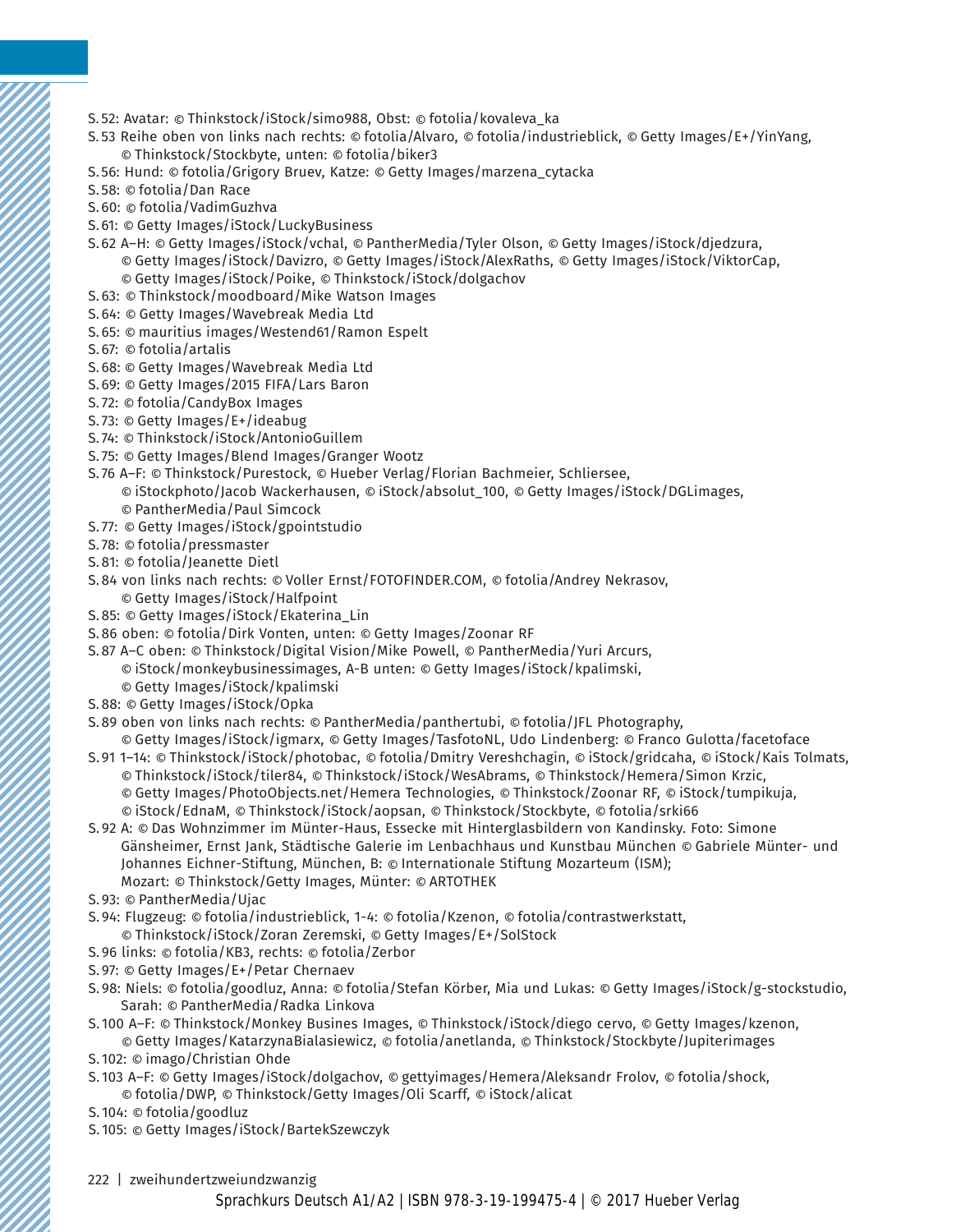- S. 108: links: © Getty Images/Hero Images, rechts: © fotolia/klublu
- S. 111: © Thinkstock/iStock/Ralf Gosch
- S. 115: © Colourbox.de
- S. 116 A–H: © Getty Images/iStock/SerAlexVi, © Thinkstock/Zoonar, © fotolia/Zerbor, © Thinkstock/Hemera, © Colourbox.de, © Getty Images/iStock/gbh007, © Getty Images/iStock/margouillatphotos, © Getty Images/iStock/Hyrma
- S. 117: © Thinkstock/Wavebreak Media Ltd
- S. 118 von oben nach unten: © fotolia/tashka2000, © fotolia/akf, © Thinkstock/iStock/Dejan Ristovski
- S. 119 A–C: © iStockphoto/MarkSwallow, D: © fotolia/Stocksnapper, E: © fotolia/Angel Simon, F: © fotolia/Viktor
- S. 120: © Getty Images/iStock/mpalis
- S. 122: © Thinkstock/Ingram Publishing
- S. 123: © Getty Images/iStock/Wavebreakmedia
- S. 126 von links nach rechts: © imago/Sabine Gudath, © fotolia/contrastwerkstatt, © fotolia/Dron, © Thinkstock/iStock/veronicagomepola
- S. 127: © fotolia/mimagephotos
- S. 128 A-F: © fotolia/mahony, © Getty Images/iStock/vinicef, © Alamy Stock Foto/ONOKY-Photononstop, © fotolia/emaria, © Getty Images/E+svetikd, © fotolia/carballo
- S. 129: © fotolia/WavebreakmediaMicro
- S. 131 A–C: © iStock/ollo, © fotolia/Alexander Zamaraev, © Getty Images/iStock/al\_la
- S. 132: © fotolia/kasto
- S. 133: © Alamy Stock Photo/Hi-Story
- S. 134: © Deutsche Bahn AG/Oliver Lauer
- S. 135 A–F: © Getty Images/iStock/monticelllo, © Bundesministerium des Innern, © Bundesdruckerei, © Thinkstock/iStock/Michael Fair, © fotolia7sumire8, © Thinkstock/iStock/Olaf Bender, unten: © PantherMedia/nd3000
- S. 138 oben: © fotolia/powell83, Schild oben © Thinkstock/iStock/zager, © Schild unten: Thinkstock/iStock/jojoo64
- S. 139: © iStock/Getty Images Plus/Banauke
- S. 140: Reihe oben von links nach rechts: © Getty Images/iStock/mije\_shots, © Getty Images/iStock/bluejayphoto, © Getty Images/iStock/tupungato, © Getty Images/E+/gehringj, Reihe Mitte von links nach rechts:
	- © Getty Images/iStock/mb-fotos, © fotolia/pure-life-pictures, © iStockphoto/ewg3D,
	- © Getty Images/iStock/Foottoo, Reihe unten von links nach rechts: © Getty Images/Digital Vision,

© Getty Images/iStock/m-imagephotography, © Getty Images/iStock/guruXOOX

- S. 141: © fotolia/Firework Pixels
- S. 143 A–H: © Getty Images/iStock/forrest9, © Getty Images/iStock/BrianAJackson, © Getty Images/iStock/ Redline96, © iStock/Viorika, © fotolia/kwasny221, © fotolia/Dmitri Brodski, © fotolia/Leonid Ikan, © Getty Images/iStock/Nastco
- S. 144 links: © fotolia/JFL Photography, rechts: © bpk/Staatliche Kunstsammlungen Dresden/David Brandt
- S. 145: © fotolia/Leonid Andronov
- S. 146: © fotolia/tilialucida
- S. 150: A–D: © iStockphoto/querbeet, © iStock/AM-C, © fotolia/JFL Photography, © Getty Images/iStock/Borisb17
- S. 151: © imago/imagebroker
- S. 152: © fotolia/goir
- S. 153: © fotolia/modelsky22
- S. 154: © fotolia/contrastwerkstatt
- S. 155: © Getty Images/iStock/Wavebreakmedia
- S. 156 A–F: © fotolia/gna60, © Getty Images/iStock/ziquiu, © Getty Images/iStockl/PeJo29,
	- © Getty Images/iStock/krungchingpixs, © iStock/Alexey Buhantsov, © Thinkstock/Stockbyte
- S. 158: © fotolia/Robert Kneschke
- S. 159: © fotolia/Alexander Raths
- S. 162: von links nach rechts: © Getty Images/iStock/manifeesto, © Getty Images/iStock/monkeybusinessimages, © Getty Images/iStock/Nomadsoul1
- S. 164: © PantherMedia/carl
- S. 167: © Getty Images/iStock/Milenko Bokan
- S. 168 links: © Thinkstock/Ingram Publishing, rechts: © Thinkstock/iStock/XiXinXing
- S. 169: © fotolia/Halfpoint
- S. 170: © Getty Images/iStock/AnikaSalsera